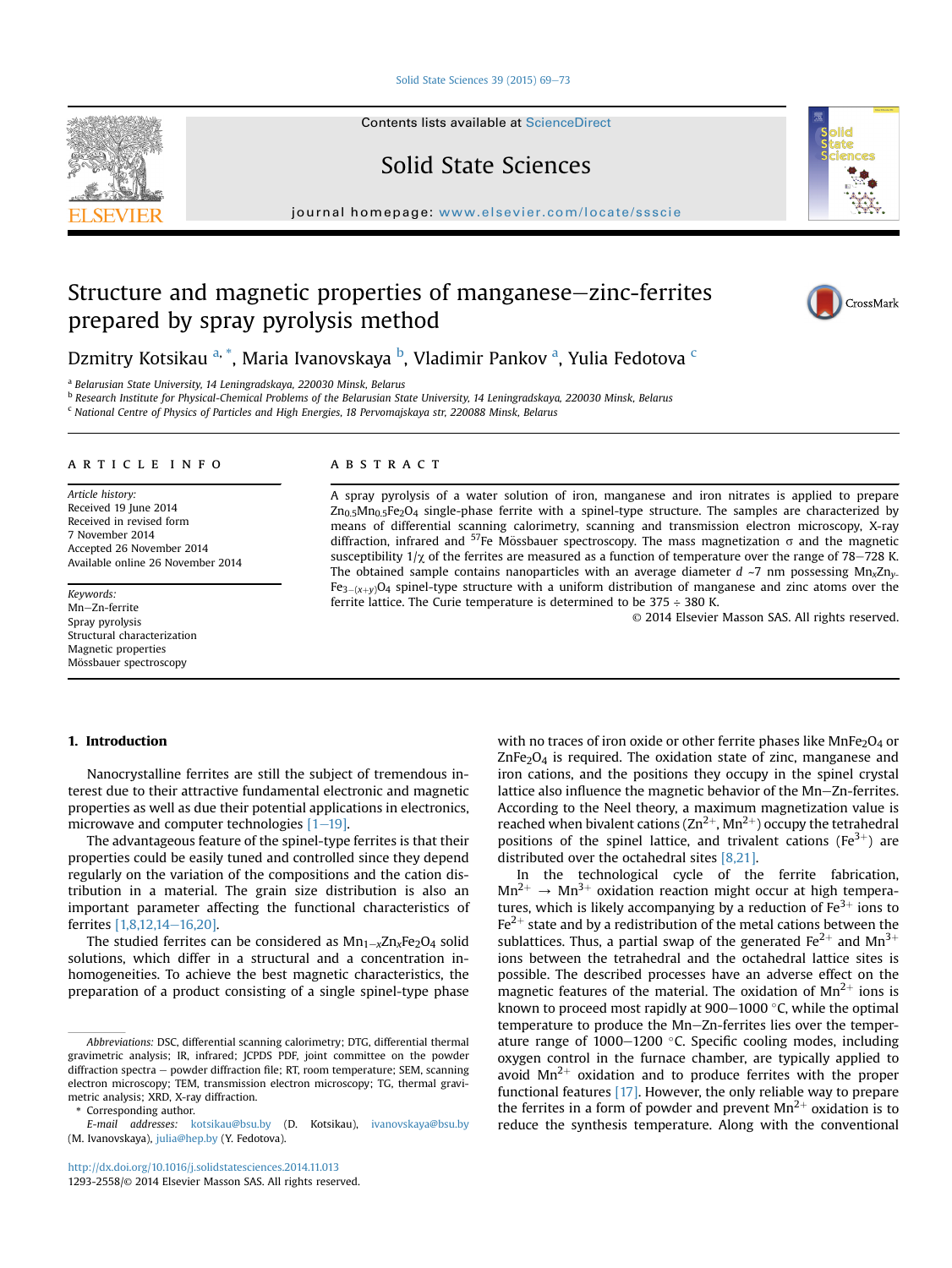ceramic processing techniques [\[1,15\]](#page-4-0) a number of modifications of the nanotechnology can be used to obtain nanocrystalline ferrites at comparatively low temperature, in particular, hydrothermal method [\[1,6,9,12\]](#page-4-0), thermally stimulated dehydration of coprecipitated hydroxides of the corresponding metals  $[2-5,14,16]$  $[2-5,14,16]$  $[2-5,14,16]$ and spray pyrolysis of water solutions of metal nitrates  $[12,18,21-27]$  $[12,18,21-27]$  $[12,18,21-27]$ .

As shown in [\[18\],](#page-4-0) the spray pyrolysis method based on inorganic metal precursors allows preparing ferrites at temperature below 650 $\degree$ C. An important point is that this technique provides highly homogeneous distribution of the components in the resulting product since the formation of its structure proceeds within microscopic droplets of the reacting mixture. The size of the resulting particles might be adjusted over a wide range (from 50 nm to 500 mkm) [100]. Non-agglomerated particles with a size down to 10 nm are achieved by applying soluble inert additives to the reaction mixture (NaCl,  $H_3BO_3$  et al.). Furthermore, the inert components allow subsequent thermal treating the generated powder without a noticeable growth in the size [\[18\]](#page-4-0).

The solution aerosol techniques take advantage of many of the available methods that have been developed for powder synthesis but then uniquely control the particle formation environment by compartmentalizing the solution into droplets. In this manner, the spray pyrolysis ensures a complete stoichiometry retention on the droplet scale, at least, and, thus, is particularly advantageous for mixed metal oxide synthesis. By controlling the type of a thermolysis reaction, a nature of the precursors (organic or inorganic salts, organic compounds, sols of oxides with preset morphology and phase composition), and a nature of a gaseous carrier, it is possible to synthesize oxide, non-oxide ceramic, metal [\[23\]](#page-4-0), and complex composite particles [\[18,24\]](#page-4-0)

The spray pyrolysis processes offer a number of opportunities for the synthesis of either hollow or porous particles that may be useful for thermal insulation or catalyst support applications [\[25\].](#page-4-0) Analogous to fiber formation by dry spinning, it has been demonstrated that concentration-discontinuous fibers can be produced by this method when using a two-fluid atomizer [\[26\].](#page-4-0) The pyrolysis is also well suited for producing thin films of the desired stoichiometry on large, non-planar surfaces [\[27\]](#page-4-0). A potential high production rate is another advantage of the chosen synthetic approach [\[24\]](#page-4-0).

In this paper, we report a study of the structural features and the magnetic properties of Mn-Zn-ferrites prepared using a lowtemperature spray pyrolysis of metal nitrates.

### 2. Materials and methods

A water solution of Zn (II), Mn (II) and Fe (III) nitrates taken in the stoichiometric proportion with a concentration corresponding to 0.25 mol/dm<sup>3</sup> of  $Zn_{0.5}Mn_{0.5}Fe<sub>2</sub>O<sub>4</sub>$  is used to synthesize the Mn-Zn-ferrite by the spray pyrolysis approach. The solution is transformed into an aerosol state with an ultrasonic atomizer and carried in the reaction zone with air or nitrogen (flow rate is 5 l/ min). The reaction zone (a quartz tube with  $l = 1.2$  m and  $d = 42$  mm) is situated in a furnace heated to 650 °C. The produced powder are collected in an electrostatic precipitator heated to 200  $\degree$ C to prevent the condensation of water vapors.

Thermal analysis (DSC, TG, DTG) of the mixed aqueous solution of Zn (II), Mn (II) and Fe (III) nitrates is carried out on a NETZSCH STA 449C instrument using an alumina crucible over temperature range of 30–1000 °C. The sample weight is 54.280 mg.

IR spectra are collected on a Thermo Nicolet AVATAR FTIR-330 spectrometer supplied with a diffuse reflectance accessory over  $\lambda$ range of 400–4000 cm $^{-1}$ .

X-ray diffraction patterns are recorded from the powders on a DRON-2.0 diffractometer with a Ni-filtered  $CoK_{\alpha}$  radiation ( $\lambda = 0.178896$  nm) over 2 $\theta$  range of 20–80°. The evaluation of the results and the identification of the ferrite structure are carried out by a standard procedure using JCPDS PDF data.

The morphology of the samples including the estimation of their grain size is analyzed by scanning electron microscopy (SEM) on a LEO 1402 instrument, and by transmission electron microscopy (TEM) on a LEO 903 microscope. In the TEM studies, direct carbon replicas of the surface are examined. The replicas are formed by the deposition of a thin layer of carbon onto the powder samples in a vacuum evaporator. Then the replicas are removed by dissolving the ferrite powder in HCl solution. The etching length that enables to keep some ferrite powder on the carbon films is selected. Then the replicas are picked up onto TEM grids.

Room temperature (RT)  $57$ Fe Mössbauer spectroscopy is applied to reveal the local structure and the magnetic state of the ferrite samples. The spectra are recorded on a MSMS2000 spectrometer in a transmission geometry using a  $57C<sub>O</sub>/Rh$  source (40 mCi). The spectra are fitted using MOSMOD program assuming the distribution of the hyperfine magnetic field  $(H<sub>hf</sub>)$  and the electric quadrupole splitting ( $\Delta E_{\text{O}}$ ). All the isomer shifts ( $\delta$ ) are referenced to  $\alpha$ -Fe foil.

The mass magnetization  $\sigma$  and the magnetic susceptibility  $\gamma$  of the samples are measured as a function of temperature by Faraday's method in cooling and heating modes with an external magnetic field  $B = 0.86$  T over the range of 78–728 K.

#### 3. Results and discussion

The results of the thermal analysis of the aqueous solution of Zn(II), Mn(II) and Fe(III) nitrates with the metal ratio corresponding to  $Zn_{0.5}Mn_{0.5}Fe<sub>2</sub>O<sub>4</sub>$  composition are shown in Fig. 1. As expected, the nitrates of the given metals melt down at  $40-80$  °C. Note, that at the earlier stages of the heating, the formation of a colloidal solution may occur owing to the polycondensation of nitrate aquacomplexes via OH-bridges. As a result, mixed polymerized precursors with a general formula  $[(Fe^{2+}, Mn^{2+}, Zn^{2+})$  (NO<sub>x</sub>, OH, H2O)] are formed. Their thermal treatment enables the preparation of a highly homogeneous oxide product. As follows from the results of the thermal analysis, the removal of water and nitrate ions and the formation of metal oxide phases proceed simultaneously below 200 °C. No evidences of a possible  $Mn^{2+}$  oxidation are present in the DSC-TG-DTG curves over the temperature range of 200-1000 $\degree$ C. According to the IR spectroscopy results reported in



Fig. 1. The DSC, TG and DTG curves recorded from the mixed aqueous solution of Zn(II), Mn(II) and Fe(III) nitrates with Zn:Mn:Fe =  $0.5:0.5:2$  molar ratio.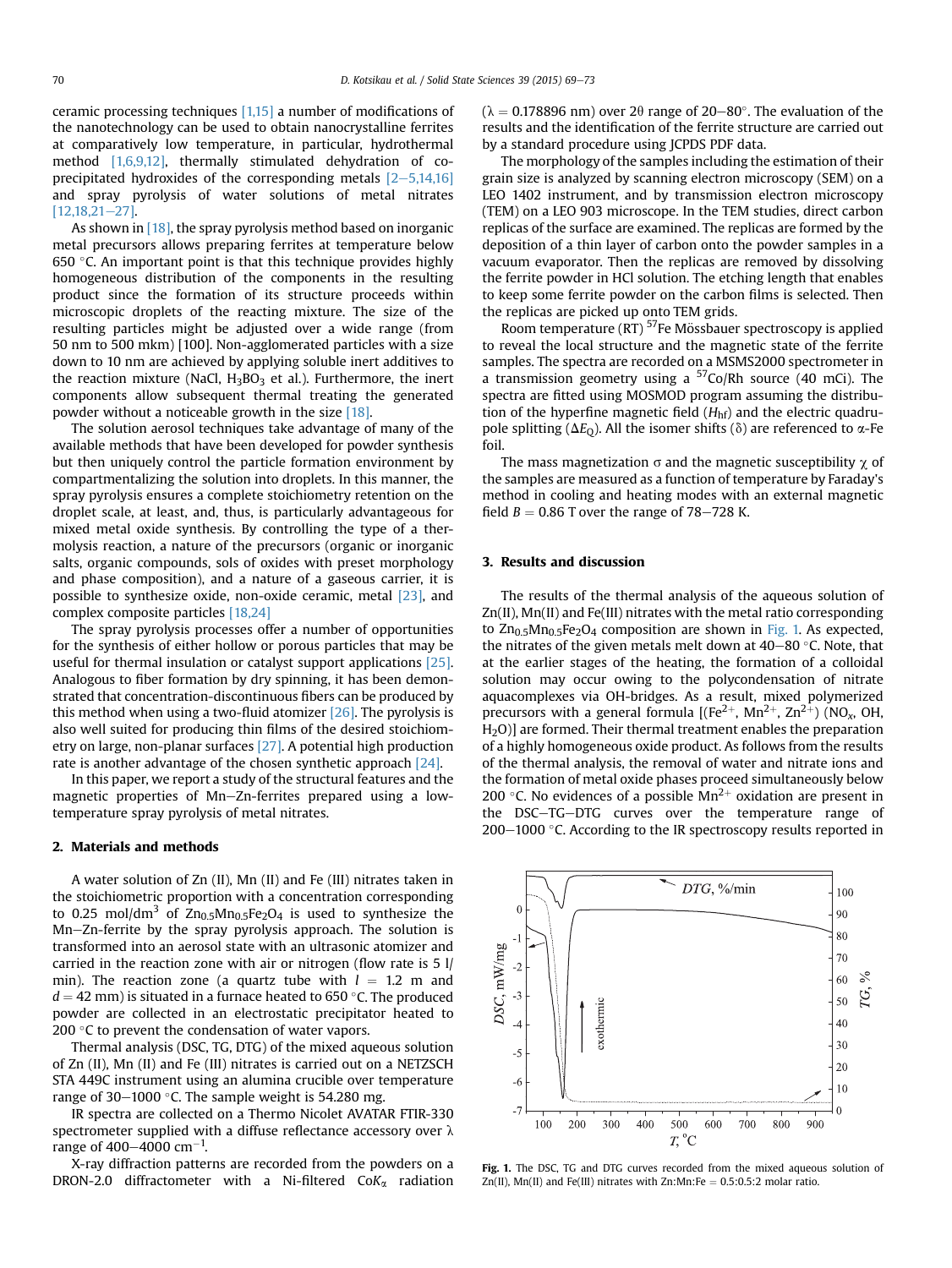

Fig. 2. The XRD patterns of the  $\text{Zn}_{0.5}\text{Mn}_{0.5}\text{Fe}_2\text{O}_4$  samples prepared in air (1) and in nitrogen (2), and the reference stroke pattern of the spinel lattice.

[\[28\],](#page-4-0) the removal of  $NO<sub>x</sub>^-$  anion-radicals occurs most rapidly at 200–300  $\degree$ C under thermal decomposition of a powder mixture of metal nitrates with the same composition as used in this paper.

The reflections of a spinel-type  $Mn-Zn-Fe<sub>2</sub>O<sub>4</sub>$  ferrite phase are detected in the X-ray diffraction patterns of the samples synthesized both in air and in nitrogen (Fig. 2). The observed reflections can be attributed to both  $Mn_{0.4}Zn_{0.6}Fe<sub>2</sub>O<sub>4</sub>$  (JCPDS no. 74-2400) and  $Mn<sub>0.6</sub>Zn<sub>0.4</sub>Fe<sub>2</sub>O<sub>4</sub>$  (JCPDS no. 74-2401) phases, which have close lattice parameters. The presence of additional phases is not revealed. The broadening of the XRD reflections allows estimating the areas of coherent scattering  $D^{coh}$  in the powders that often correspondents to their average grain size. For the studied samples, the values of  $D^{\text{coh}}$  range between 2 and 7 nm. Note that the broadness of the diffraction reflections did not allow evaluating the precise value of the lattice parameter.

According to the SEM results shown in Fig. 3a, the prepared samples consist of regularly shaped, spherical particles. The surface morphology of the spheres is typical of amorphous or glassy materials. The particle diameters range between 150 nm and 1.6 mkm with a distribution maximum corresponding to  $650-800$  nm. The samples prepared by spray pyrolysis in nitrogen atmosphere show narrower particle size distribution as compared to the samples synthesized in air. The observed spheres of micrometer size are loose and polycrystalline, and consist of smaller ferrite particles  $(4-12 \text{ nm})$ , which is typical of the samples obtained by the spray pyrolysis processing. Such a fine structure of spheres is clearly seen on the TEM images of the direct carbon replicas of the powder ferrite samples (Fig. 3b). It is noteworthy that the diameter of these



Fig. 4. The IR spectra of  $\gamma$ -Fe<sub>2</sub>O<sub>3</sub> (1) and the Mn–Zn-ferrite obtained in nitrogen (2) and in air (3).

particles matches closely the average crystallite size determined by the XRD  $(D^{coh})$ .

It is known [\[29\]](#page-4-0) that the  $v_{Fe-O}$  stretching vibrations and the  $\delta_{\text{Fe}-\text{O}-\text{H}}$  bending vibrations in iron oxides are strongly influenced by the symmetry of the oxygen coordination and by the force constant of Fe-O bonds. In particular, the  $v_{Fe-O}$  absorption bands in the IR spectra of the spinel-type  $\gamma$ -Fe<sub>2</sub>O<sub>3</sub> oxide, obtained by annealing of  $\gamma$ -FeOOH at 300 °C, are centered at 420, 440, 551, 632 and 691 cm<sup>-1</sup> (Fig. 4, spectrum 1).

As reported in [\[30,31\]](#page-4-0), the formation of zinc or cobalt ferrites by introduction of  $\text{Zn}^{2+}$  and  $\text{Co}^{2+}$  ions into  $\gamma$ -Fe<sub>2</sub>O<sub>3</sub> is accompanied by a shift of the main  $v_{Fe-O}$  band towards higher frequencies. The similar changes are observed for our samples in Fig. 4 if one compares individual  $\gamma$ -Fe<sub>2</sub>O<sub>3</sub> oxide and the Mn-Zn-ferrite samples  $(420 \rightarrow 430 \text{ cm}^{-1}, 551 \rightarrow 559 \text{ (571) cm}^{-1})$ . The absence of an adsorption band assigned to the  $\gamma$ -Fe<sub>2</sub>O<sub>3</sub> phase (632, 691 cm<sup>-1</sup>) in the spectra 2 and 3 confirms the formation of the ferrite structure. A symmetric shape of the  $v_{Fe-O}$  bands in the IR spectra of the ferrites testifies for high homogeneity of the  $Mn_{0.5}Zn_{0.5}Fe<sub>2</sub>O<sub>4</sub>$  spinel structure and the uniformity of  $\text{Zn}^{2+}$  and  $\text{Mn}^{2+}$  distribution over the lattice.

IR absorption bands attributed to the bending vibrations of the OH groups directly bonded with metal cations ( $\delta_{\text{M}-\text{O}-\text{H}}$ ) are known



Fig. 3. The SEM (a) and the TEM (b) images of the Mn-Zn-ferrite obtained in nitrogen.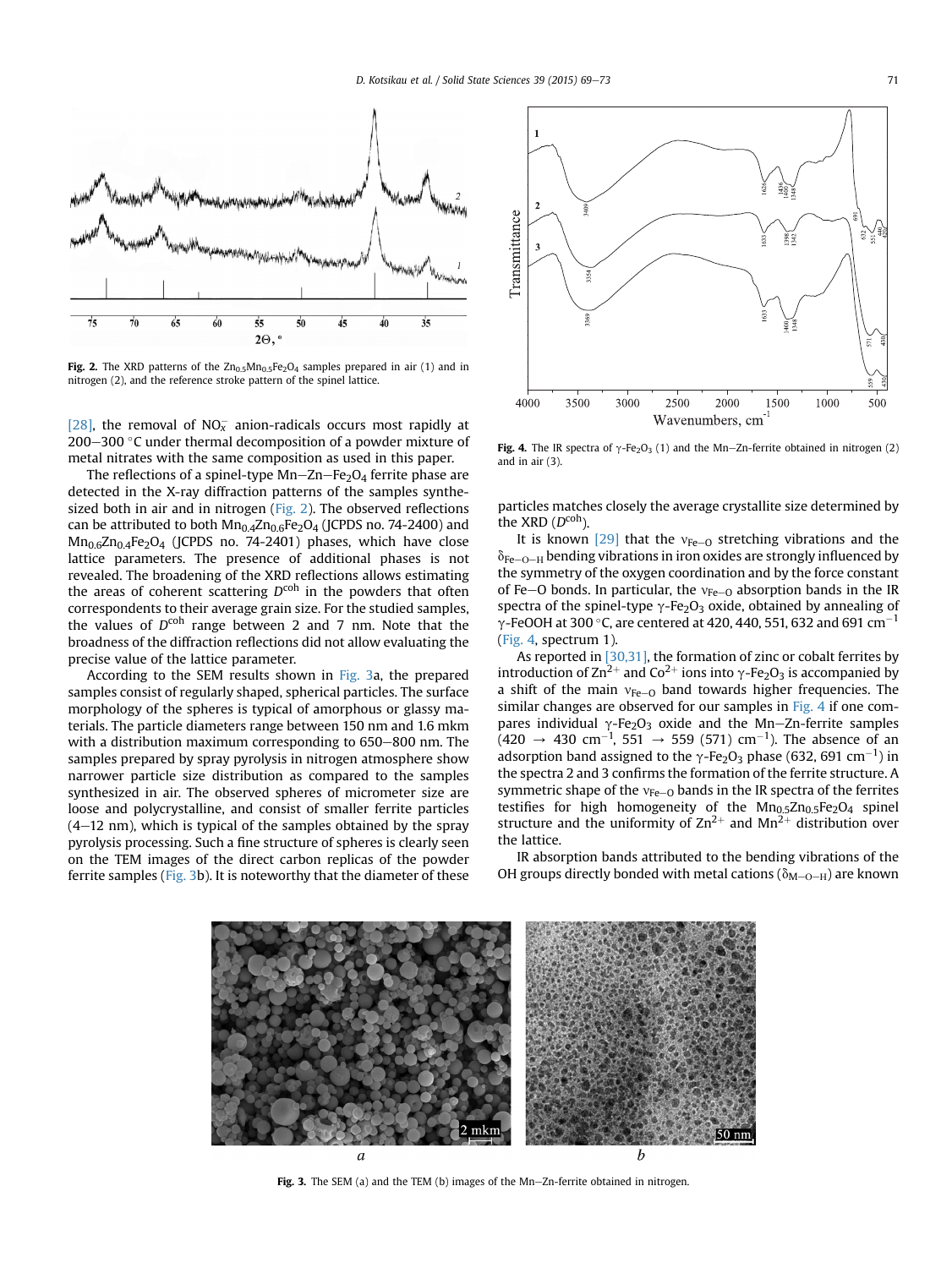

Fig. 5. The temperature dependences of magnetization  $\sigma$ , the squared magnetization  $\sigma^2$ , and the magnetic susceptibility  $1/\chi$  measured for the Mn-Zn-ferrite obtained in nitrogen.

#### Table 1

The parameters of the  $57$ Fe Mössbauer spectra recorded for the Mn-Zn-ferrite samples obtained in air and nitrogen atmosphere.

| Synthesis       | $\delta$ , mm/s | $\Delta E_{\rm O}$ , mm/s | $H_{\rm hf}$ , T | $\Gamma$ , mm/s |  |
|-----------------|-----------------|---------------------------|------------------|-----------------|--|
| atmosphere      | $+0.03$         | $+0.03$                   | $+0.5$           | $+0.08$         |  |
| Air<br>Nitrogen | 0.33<br>0.34    | 0.53<br>0.42              |                  | 1.14<br>1.02    |  |

to be highly sensitive to a degree of structural order in composite oxides [\[29,32\]](#page-4-0). Therefore, the region of IR spectra around the mentioned band can be used to evaluate the structural perfection of multicomponent spinel-type oxides. The characteristic bands of the Mn–Zn-ferrites are 832 cm $^{-1}$  ( $\delta_{\rm Zn-O-H}$ ) and 946 cm $^{-1}$  ( $\delta_{\rm Mn-O-H}$ ). The bands around 1030 $-$ 1122 cm $^{-1}$  attributed to  $\delta_{\mathrm{Fe-O-H}}$  vibrations in the ferrites are also shifted against the corresponding bands of  $\gamma$ -Fe<sub>2</sub>O<sub>3</sub> reflecting the effect of Zn<sup>2+</sup> and Mn<sup>2+</sup> cations. It can be concluded that the synthesized samples have  $Mn_xZn_vFe_{3-(x+v)}O_4$ spinel-type structure with a uniform distribution of manganese and zinc atoms over the ferrite lattice.

The temperature-dependent magnetization  $\sigma = f(T)$ , the squared magnetization  $\sigma^2 = f(T)$  and the magnetic susceptibility 1/  $\chi = f(T)$  curves for the ferrite sample obtained in nitrogen atmosphere are shown in Fig. 5. The Curie temperature  $T_C$  is determined to be 375  $\div$  380 K. These values are consistent with the  $T_c$  range theoretically calculated for  $Mn<sub>0.5</sub>Zn<sub>0.5</sub>Fe<sub>2</sub>O<sub>4</sub>$  ferrite under variation of Fe<sup>3+</sup> distribution over the crystal lattice (365 ÷ 385 K). The magnetic measurements do not reveal the formation of individual iron oxide phases, namely  $\gamma$ -Fe<sub>2</sub>O<sub>3</sub> (T<sub>C</sub> = 865 K) and  $\alpha$ -Fe<sub>2</sub>O<sub>3</sub> ( $T_{\rm N}$  = 965 K). The shape of the  $\sigma = f(T)$  curves and the  $\sigma$  values measured over the temperature range of 100 ÷ 300 K are expected for nanosized ferrites with equal Mn and Zn molar concentrations.

The Mössbauer spectra of the ferrite samples synthesized in nitrogen and in air flow are presented in Fig. 6. The RT spectra represent quadrupole doublets with the parameters indicating a paramagnetic state of Fe<sup>3+</sup>, while Fe<sup>2+</sup> state is not revealed. Note that the paramagnetic state is typical of nanosized  $Mn-Zn$ -ferrites below their Curie point. Similar parameters of the spectra of the ferrites obtained in nitrogen and in air, listed in Table 1, suggest that  $Mn^{2+} \rightarrow Mn^{3+}$  and Fe<sup>3+</sup>  $\rightarrow$  Fe<sup>2+</sup> reactions do not proceed under the given synthesis conditions. The isomer shift values measured for the samples ( $\delta$  = 0.33 ÷ 0.34 mm/s) are characteristic of Fe<sup>3+</sup> ions in oxide solid solutions, including Mn-Zn-ferrites, and indicate a significant ionic contribution into  $Fe^{3+}$  – O covalent bonds [\[32\].](#page-4-0) The observed broadening of the Mössbauer peaks in Fig. 6 is caused by a combination of a poor crystallinity of the ferrite phase and nanoscaled particles in correlation with the XRD and the TEM results.

The values of  $\Delta E_0$  (0.42 ÷ 0.53 mm/s) lie between the values characteristic of individual MnFe<sub>2</sub>O<sub>4</sub> (0.54 mm/s) and ZnFe<sub>2</sub>O<sub>4</sub> (0.32 mm/s) ferrites that confirms the formation of the expected  $Zn_{0.5}Mn_{0.5}Fe<sub>2</sub>O<sub>4</sub>$  composition. The quadrupole splitting observed in the Mössbauer spectra is due to a distorted symmetry of the oxygen coordination of  $Fe^{3+}$  ions occupying the octahedral sites of the lattice. The distortion arises from the filling of the tetrahedral sites of the spinel lattice by  $\text{Zn}^{2+}$  and Mn<sup>2+</sup> ions, which have the diameters greater than for Fe<sup>3+</sup> ions. A local distortion of the oxygen coordination can also be evoked by  $Mn^{3+}$  ions occurred in the ferrite structure. However, this process was not confirmed since a decrease in neither  $T_c$  nor  $\sigma$  values were observed for the studied ferrites.

### 4. Conclusions

A single-phase  $Zn_{0.5}Mn_{0.5}Fe<sub>2</sub>O<sub>4</sub>$  ferrite with a spinel-type structure is prepared by the spray pyrolysis of a water solution of Fe(III), Mn(II) and Fe(III) nitrates at 650 °C. The ferrite sample consists of primary particles with  $d \sim$ 7 nm, which are aggregated into spherical particles with  $d = 0.15-1.6$  mkm. The phase composition, the nanosized state and the high the uniformity of  $\text{Zn}^{2+}$  and Mn<sup>2+</sup> distribution over the lattice of the sample is confirmed by RT Mössbauer spectroscopy and magnetic measurements over the temperature range of 78–728 K. The Curie temperature of the  $Zn_{0.5}Mn_{0.5}Fe<sub>2</sub>O<sub>4</sub>$  powder was determined to be 375 ÷ 380 K.



Fig. 6. The  $57$ Fe Mössbauer spectra recorded for the Mn-Zn-ferrite samples obtained in air (a) and nitrogen (b) atmosphere.